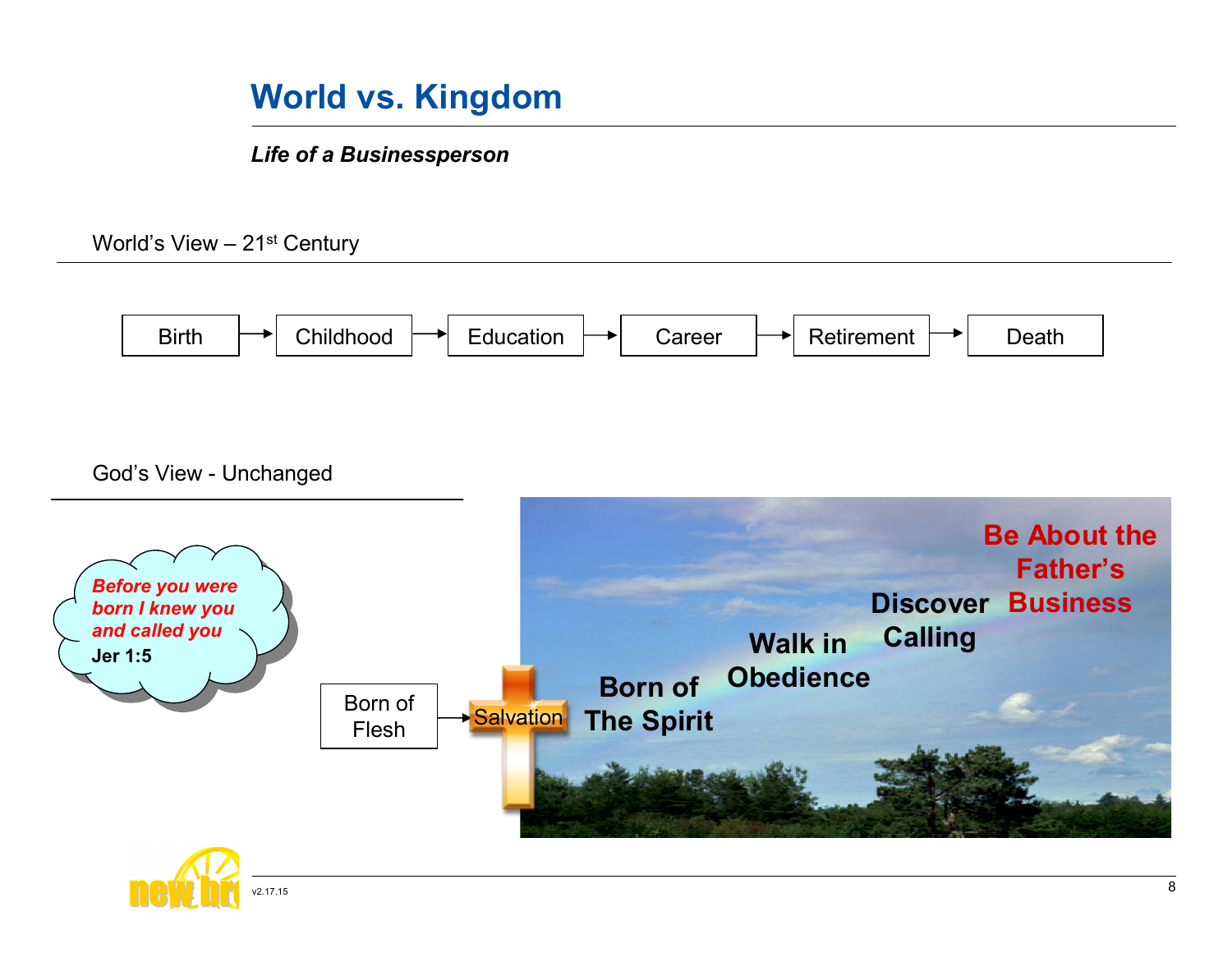## World vs. Kingdom

Objectives in business are in conflict

| <b>Jesus did not say</b><br>$\bullet$<br>"go make money"<br>he said "go make<br>disciples" | World's Understanding                                      | <b>God's Perspective</b>                                            |
|--------------------------------------------------------------------------------------------|------------------------------------------------------------|---------------------------------------------------------------------|
|                                                                                            | Career $\longleftrightarrow$ Calling                       |                                                                     |
|                                                                                            | Make money $\longleftrightarrow$ Make disciples            |                                                                     |
|                                                                                            | Self-motivated $\longleftrightarrow$ Obedience             |                                                                     |
|                                                                                            | Self-starter $\longleftrightarrow$ Wait on the Lord        |                                                                     |
| Go therefore and<br>make disciples of<br>all the nations                                   |                                                            | Self-sufficient $\longleftrightarrow$ Jehovah Jireh – Lord provides |
| <b>Matthew 28:19</b>                                                                       |                                                            | Self-made man $\longleftrightarrow$ God's power produces wealth     |
| For what will it                                                                           | Self-advancement $\longleftrightarrow$ Kingdom advancement |                                                                     |
| profit a man if he<br>gains the whole<br>world, and loses<br>his own soul?                 | <b>Self</b>                                                | God                                                                 |
| <b>Mark 8:36</b>                                                                           | <b>Who is the Focus?</b>                                   |                                                                     |

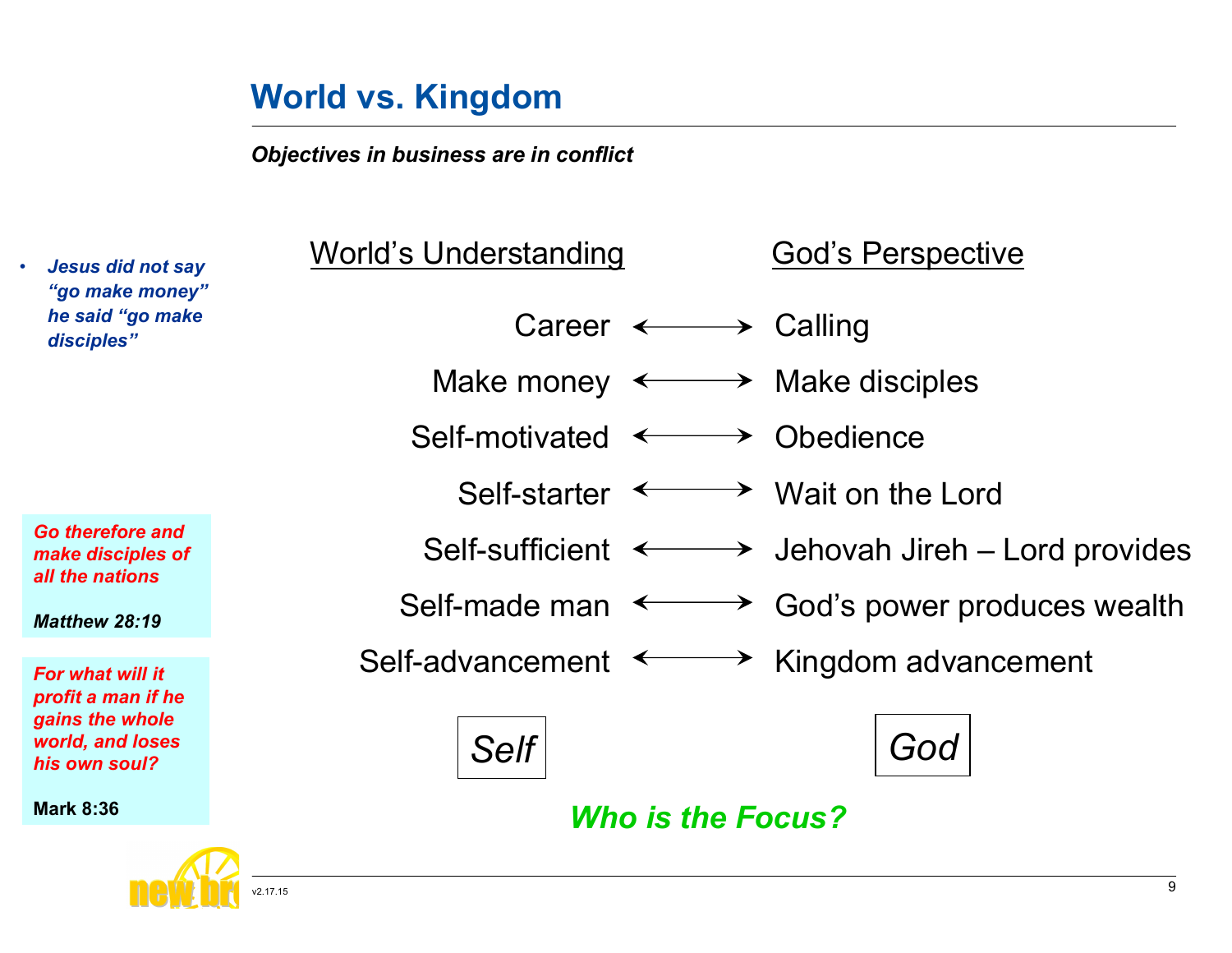## Don't Work for Money – Work with Jesus

"Harder" in our own strength or "Smarter" in God's power?

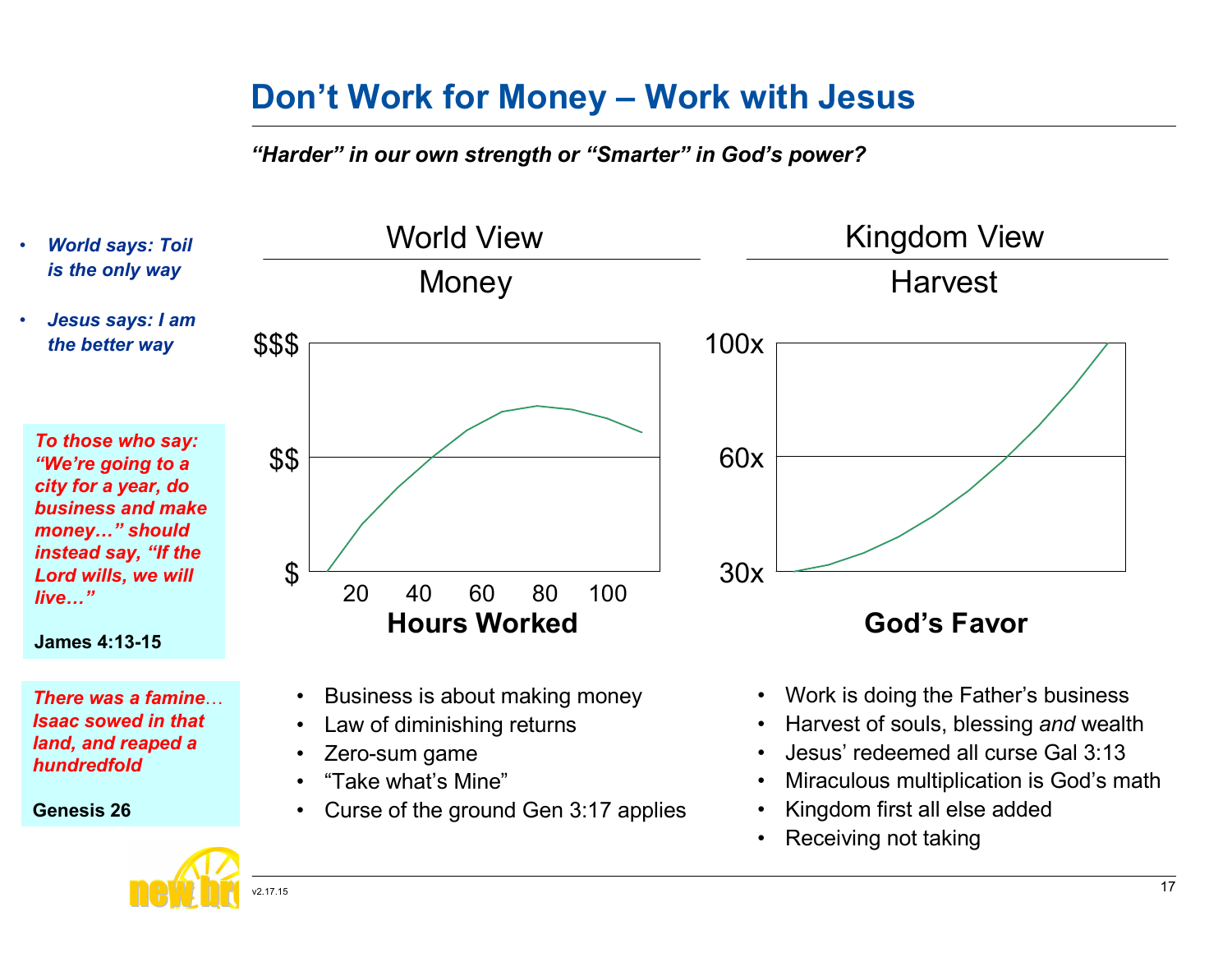## Financial Principles

What does God say?

- God has real wisdom in his financial commands
- The world has a "messed up" system promoting darkness

Wise as serpents; innocent as doves

Matt 10:16

Therefore you shall not oppress one another, but you shall fear your God

Leviticus 25:17



# • Debt lasts until repaid • Lend to high credit scores • Force people to repay • Use debt to leverage gains • Maximum interest saleable • Extensive legal contracts • Sue for all you can get back • Foreclose on property No mercy The World The Word



- Forgive debts every 7 years (Det 15:1)
- Lend freely to those in need (Det 15:8)
- Don't expect to be repaid (Luk 6:35)
- Lend instead of borrow (Det 15:6)
- Don't charge interest (Lev 25:36)
- Yes be Yes (Mat 5:37)
- Settle amongst yourselves (Mat 5:25)
- Return lands every 50 years (Lev 25)
- Borrower accountable to God (Ps 37:21)



Slavery **Example 2018** Slavery **Freedom**